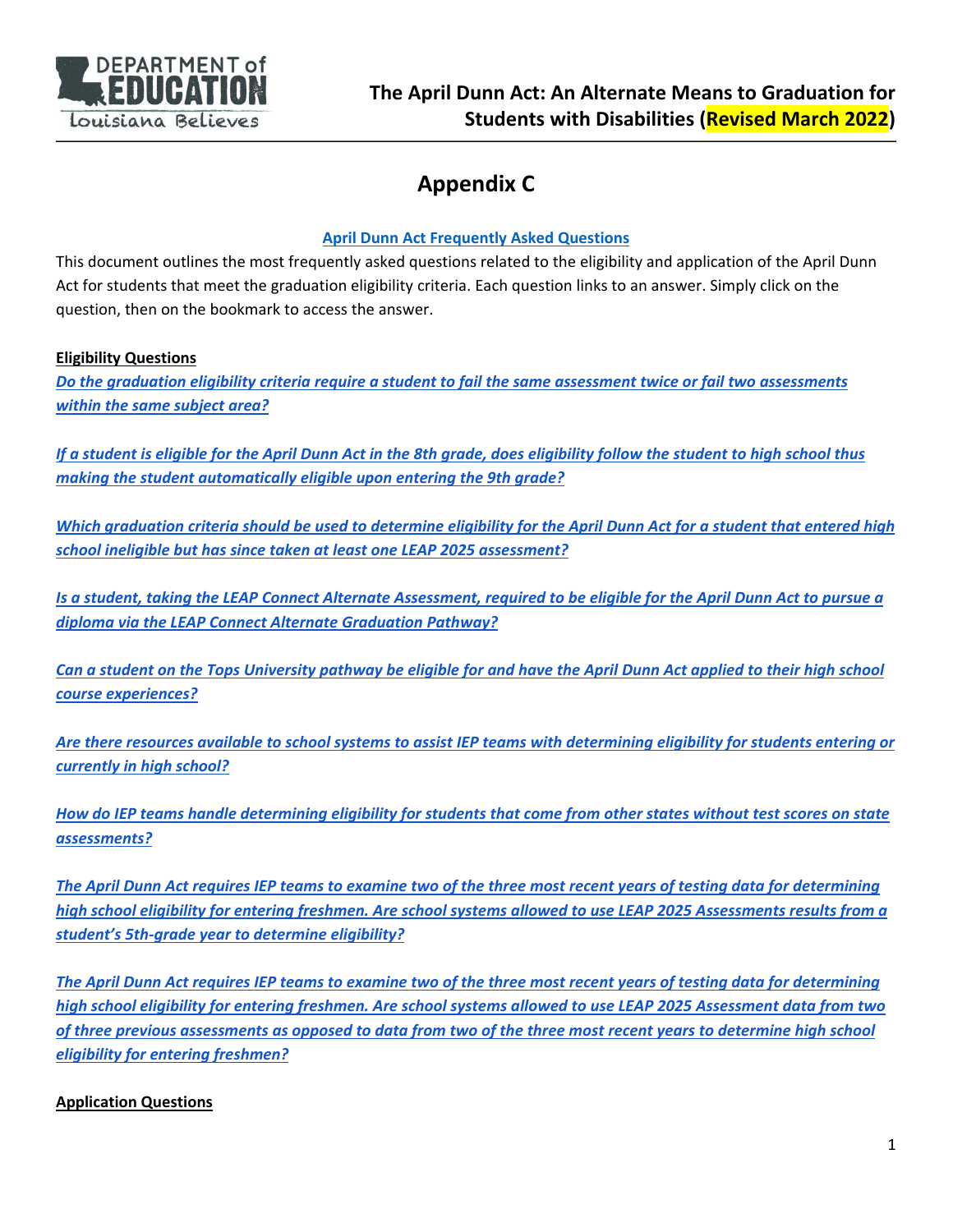

*Is it possible for a student that is eligible for the April Dunn Act to fail a course regardless of achieving the individual performance criteria or IEP goals and objectives established by the IEP team?* 

*Who decides if the student receives credit for a course? When creating individual performance criteria, can IEP teams use scores such as "Unsatisfactory" for the purposes of measuring the achievement of a goal or objective on an IEP?* 

*Can the IEP team change the achievement level definitions of a LEAP 2025 or any state assessment for accountability purposes?* 

*Can IEP teams use the WorkKeys Assessments to establish individual performance criteria related to academic courses on a student's IEP?* 

*When a portfolio is included in IEP goals or objectives as a tool for a student to demonstrate proficiency, who decides what documents or pieces of evidence should be included in the portfolio?* 

*How does the 30‐day timeline outlined in the April Dunn Act impact school systems?* 

*Can the April Dunn Act be applied to assessments that a student failed prior to being eligible for the Act? In other words, can the April Dunn Act be applied retroactively?* 

*Is it ok for school systems to make a student eligible for the April Dunn Act but choose NOT to create or apply individual performance criteria until a later time?* 

*How do LEAs document information related to the April Dunn ACT?*

*The April Dunn Act requires IEP teams to create and apply individual performance criteria within the first 30 days of a student entering the selected course. Are these 30 "school" days or 30 "calendar" days?*

*What are examples of programming that school systems can create that provide students opportunities to fulfill Requirement 2 of the April Dunn Act?*

*Can school systems use credit recovery courses for addressing the individual performance criteria for a course a student already passed and earned the Carnegie unit?* 

#### **Eligibility Answers**

*Do graduation eligibility criteria require a student to fail the same assessment twice or fail two assessments within the same subject area?* 

A high school student becomes eligible for the April Dunn Act under the graduation criteria if they fail the same assessment twice.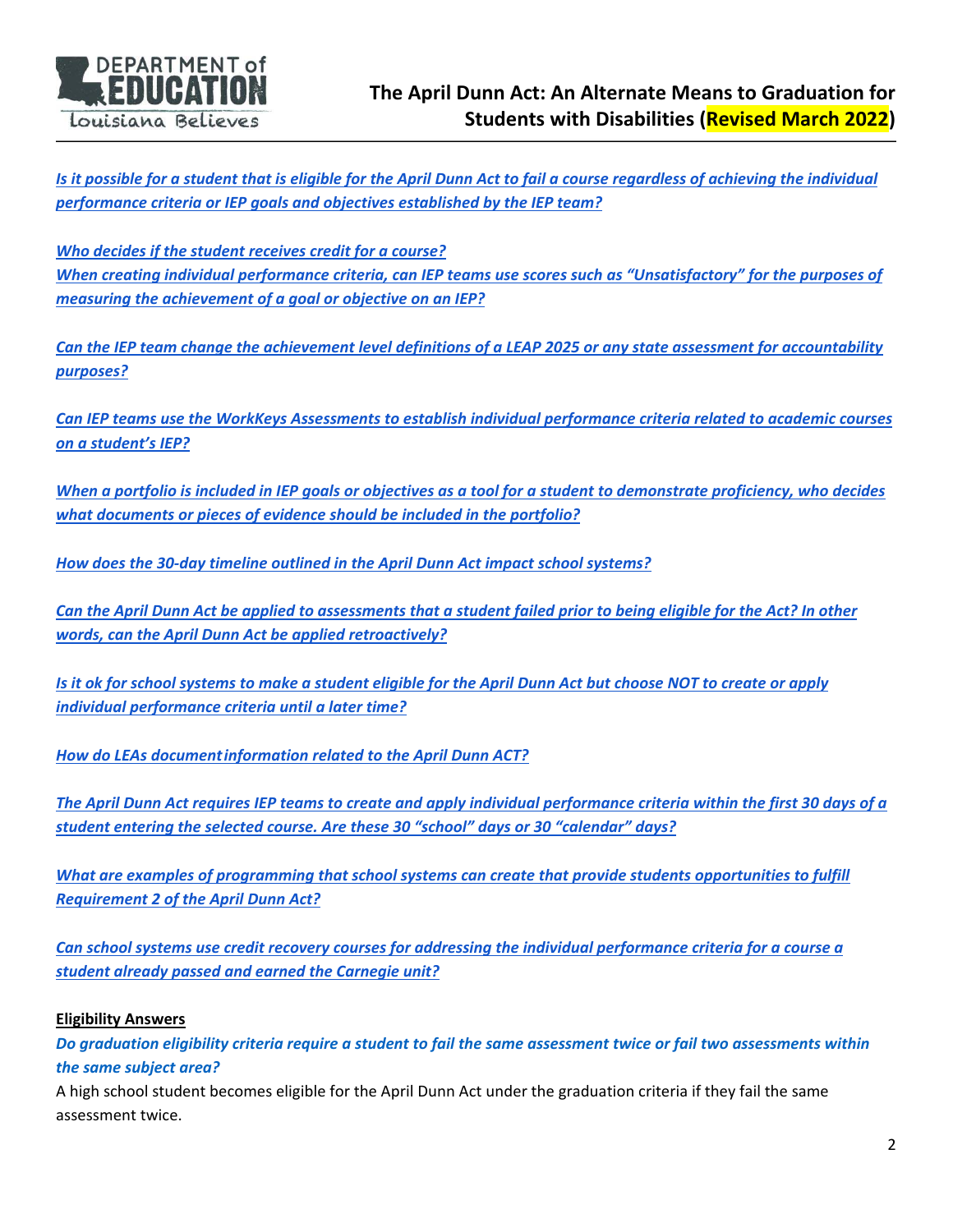

Example: Trevon is a high school freshman. Upon entering his freshman year, Trevon was not eligible for the April Dunn Act. In the spring of his freshman year, he took the LEAP 2025 English I assessment and scored Unsatisfactory. In the summer following his freshman year, Trevon retook the LEAP 2025 English I assessment and scored Unsatisfactory. He did not meet the state‐ required benchmarks on the same assessment twice, therefore; Trevon is now eligible for the provisions of the April Dunn Act.

# *If a student is eligible for the April Dunn Act in the 8th grade, does eligibility follow the student to high school thus making the student automatically eligible upon entering the 9th grade?*

No. There are two sets of eligibility criteria in the April Dunn Act: **promotion and graduation**. IEP teams should use the **promotion** eligibility criteria to determine eligibility for students in the 8th grade and lower. For students entering the 9th grade and currently in high school, IEP teams should use the **graduation** eligibility criteria to determine if a student is eligible for the provisions of the April Dunn Act.

Example: Based on her 7th‐grade statewide assessments, Amanda was eligible as an 8th grader for the April Dunn Act via the **promotion** criteria. Now entering the 9th grade, Amanda's IEP team will use the **graduation** eligibility criteria to determine if they should apply the April Dunn Act to her high school experiences.

# *Which graduation criteria should be used to determine eligibility for the April Dunn Act for a student that entered high school ineligible but has since taken at least one LEAP 2025 assessment?*

For a student entering high school that has not yet taken a high school statewide assessment, IEP teams should use middle school data to determine eligibility for the April Dunn Act. Once a student takes a high school statewide assessment, the IEP team should rely on data gathered from high school statewide assessments to determine eligibility for the April Dunn Act.

Example: Jalen entered high school ineligible for the April Dunn Act. At the end of his 9th‐grade year, Jalen scored an Approaching Basic on the LEAP 2025 English I Assessment. At the end of his 10th‐ grade year, Jalen scored an Unsatisfactory twice on the LEAP English II Assessment. Based on the score on the LEAP 2025 English II Assessment, Jalen's IEP team determined he was eligible for the April Dunn Act.

### *Is a student, taking the LEAP Connect Alternate Assessment, required to be eligible for the April Dunn Act to pursue a diploma via the LEAP Connect Alternate Graduation Pathway?*

No, a student taking the LEAP Connect Alternate Assessment does not have to be eligible for the April Dunn Act to pursue a diploma via the LEAP Connect Alternate Graduation Pathway. A student is eligible to pursue a diploma via the LEAP Connect Alternate Graduation Pathway once they are eligible for the LEAP Connect Alternate Assessment. The April Dunn Act plays no role in a student being eligible to pursue a diploma via the LEAP Connect Alternate Graduation Pathway.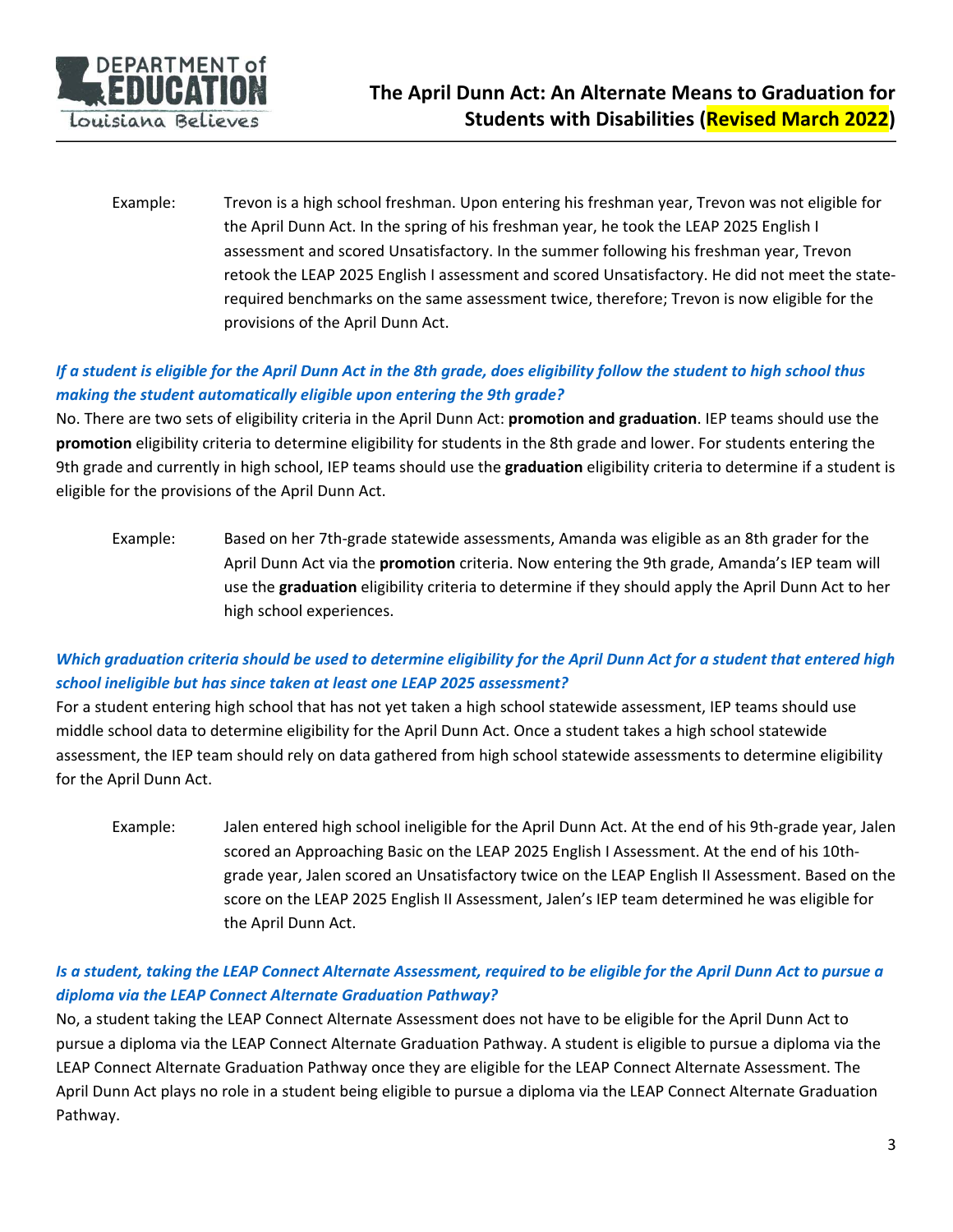

Example: Molly is a 10th‐grade student that became eligible for the LEAP Connect Alternate Assessment in middle school. Upon entering high school, Molly and her IEP team decided she would pursue a diploma via the LEAP Connect Alternate Graduation Pathway. Molly can travel this pathway because of being eligible for the LEAP Connect Alternate Assessment, which she will take in the 11th grade. Although the IEP team examined eligibility for the April Dunn Act, the team determined the different components and requirements of the LEAP Connect Alternate Graduation Pathway offers everything Molly needs to pursue a diploma successfully.

### *Can a student on the Tops University pathway be eligible for and have the April Dunn Act applied to their high school course experiences?*

Yes, the IEP team will determine eligibility for the April Dunn Act for any student that is a student with an exceptionality as defined in R.S. 17:1942(B), except a student identified as gifted and talented and who has no other exceptionality. A note of caution: IEP teams must be vigilant to ensure all students are prepared for success when applying the April Dunn Act to their high school experiences, including students on the TOPS University pathway!

# *Are there resources available to school systems to assist IEP teams with determining April Dunn Act eligibility for students entering or currently in high school?*

Yes, resources such as the CSV Data File and LEADS Inquiry (LIQ) can be great assets for determining April Dunn Act eligibility for students entering or currently in high school. The CSV Data File is available to test coordinators at the end of each testing window in DRC INSIGHT and remains available for up to two years. For students in grades 4‐8, DRC and the LDOE provide a remediation flag currently used to identify students who must have an Individual Academic Improvement Plan (IAIP). Since this flag indicates that the student did not meet benchmark requirements, the IAIP is useful in April Dunn eligibility for grades 6‐8. LIQ provides historical test data for every student enrolled in a school system. This history includes all scores earned in any school system for all years of testing.

### *How do IEP teams handle determining eligibility for students that come from other states without test scores on state assessments?*

School systems should **not** use test scores from other states to meet Louisiana assessment graduation requirements. Similarly, IEP teams should **not** use test scores from other states to determine eligibility for the April Dunn Act. The student will not be eligible for April Dunn until they fail the same LEAP 2025 subject assessment two times.

# *The April Dunn Act requires IEP teams to examine two of the three most recent years of testing data for determining high school eligibility for entering freshmen. Are school systems allowed to use LEAP 2025 Assessments results from a student's 5th‐grade year to determine eligibility?*

No. School systems cannot use LEAP 2025 Assessments results from a student's 5th‐grade year to determine high school eligibility for April Dunn Act for entering freshmen. When determining April Dunn Act high school eligibility for entering freshman, an IEP team must examine data from two of the three most recent years. For entering freshmen, school systems should examine  $6^{th}$ , 7<sup>th</sup>, and  $8^{th}$  grade LEAP 2025 Assessment data. The Department issued no guidance allowing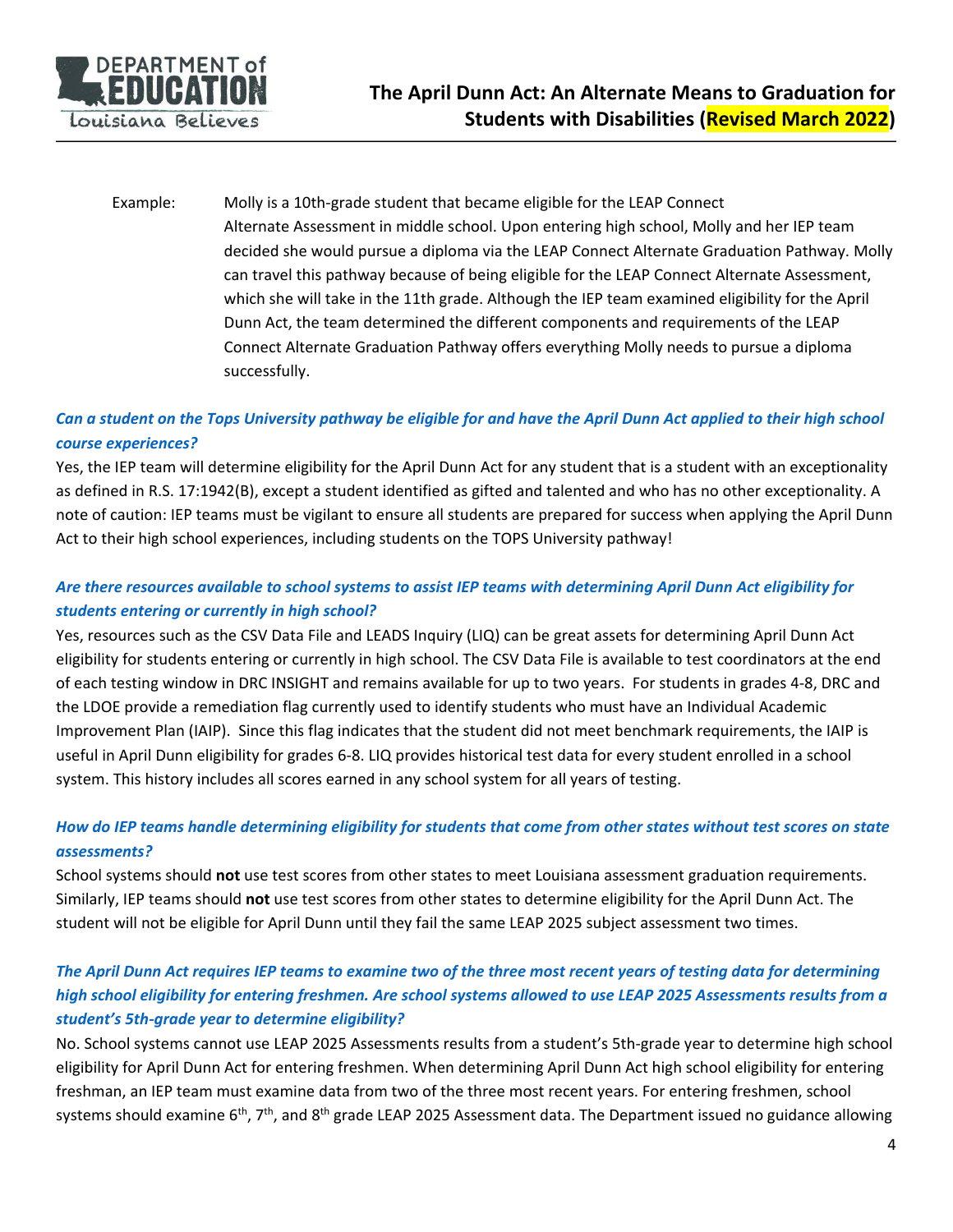

the use of 5<sup>th</sup> grade LEAP 2025 Assessment scores in determining April Dunn Act high school eligibility for entering freshmen.

*The April Dunn Act requires IEP teams to examine two of the three most recent years of testing data for determining high school eligibility for entering freshmen. Are school systems allowed to use LEAP 2025 Assessment data from two of three previous assessments as opposed to data from two of the three most recent years to determine high school eligibility for entering freshmen?* 

No, school systems are not allowed to use two of three previous assessments as opposed to data from two of the three most recent years to determine high school eligibility for the April Dunn Act. When determining April Dunn Act eligibility for entering freshmen, an IEP team must use data from two of the three most recent years.

#### **Application Answers**

# *Is it possible for a student that is eligible for the April Dunn Act to fail a course regardless of achieving the individual performance criteria or IEP goals and objectives established by the IEP team?*

Yes. According to Bulletin 741, a LEAP 2025 assessment score accounts for 5% of the final grade for students with disabilities. Once factored in, if 5% of a LEAP Assessment score brings the student's final grade down to a failing score, the student will fail the course, regardless of the results of the individual performance criteria.

Example: Emma is currently in English II. Before taking the LEAP 2025 English II assessment, she has an average of 68%, which indicates that the student earns a D and is eligible to earn credit for the course. However, Emma earns an achievement level of Unsatisfactory on the LEAP 2025 English II assessment, which lowers her overall average to 66% and a grade of F. Emma is no longer eligible to earn course credit.

#### *Who decides if the student receives credit for a course?*

The teacher of record determines if the student will receive credit for the course. When determining if the student will receive course credit, the teacher of record should incorporate progress towards achieving the individual performance criteria as well as other course expectations. Additionally, the score on the LEAP 2025 assessment is used to determine the final grade in the course if the course is LEAP 2025 assessment course. According to Bulletin 741, the LEAP 2025 assessment score accounts for 5% of the final grade for students with disabilities.

### *When creating individual performance criteria, can IEP teams use scores such as "Unsatisfactory" for the purposes of measuring the achievement of a goal or objective on an IEP?*

Using scores or wording such as "Unsatisfactory" in a goal or objective is an unacceptable practice. Although responsible for creating individual performance criteria, IEP teams should avoid such words or scores. Instead, IEP teams should incorporate the individual needs and strengths of each student while addressing the breadth and depth, or scope and sequence, of the grade-level standards of the selected course(s).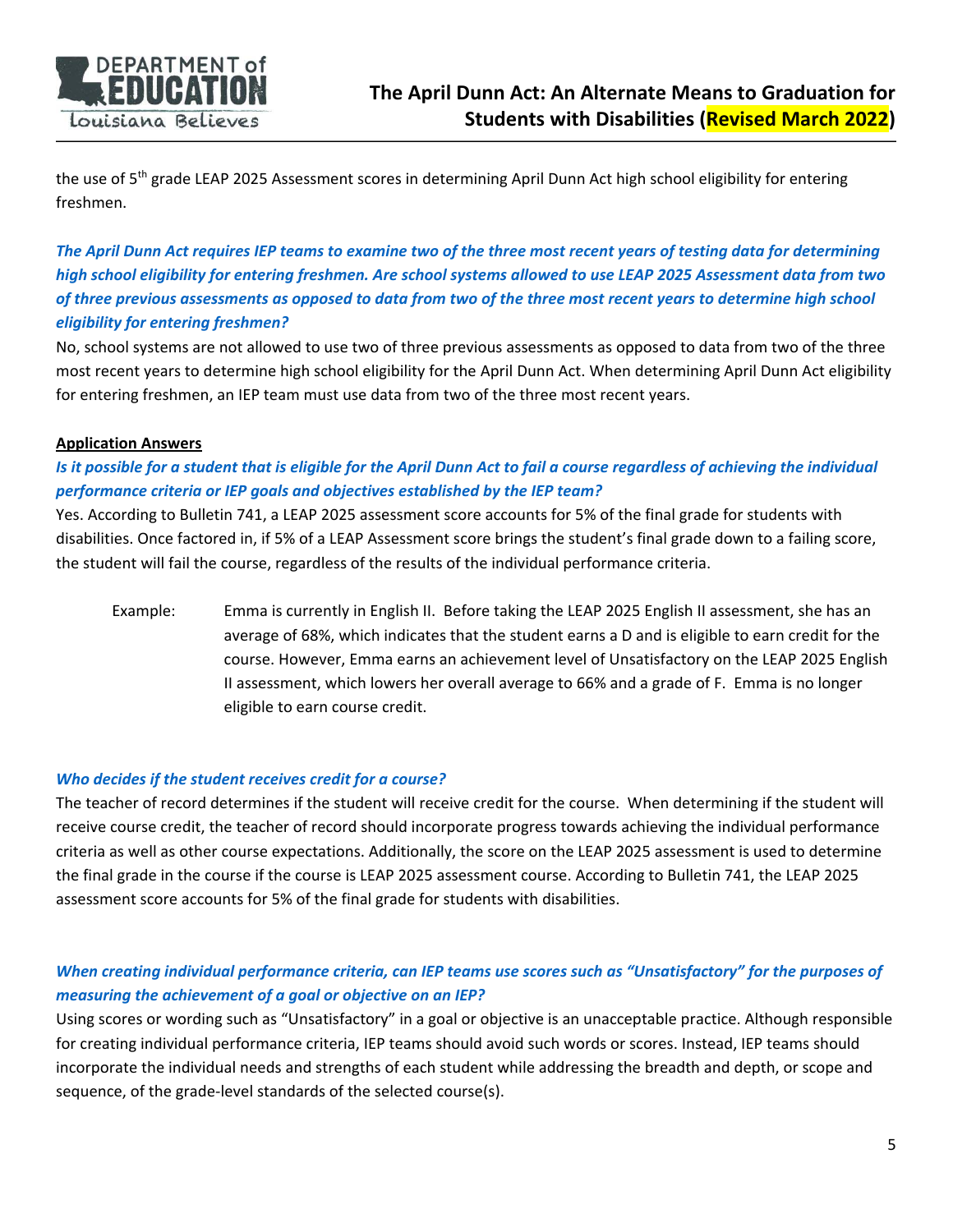

Example: Willie's IEP team has determined he is eligible for the April Dunn Act. The team created the following individual performance criteria or objective for U.S. History:

> Given one or more primary sources related to the U.S. history content across the units of study, the student will answer literal and inferential questions, orally or in writing, to demonstrate an understanding of those sources with 70% accuracy on 8 of 12 trials based on standards‐based assessments and/or high‐quality instructional materials.

**Note**: For more examples of individual performance criteria, please see the Appendix A of "The April Dunn Act: An Alternate Means to Graduation for Students with Disabilities"

### *Can the IEP team change the achievement level definitions of a LEAP 2025 or any state assessment for accountability purposes?*

No, the achievement level definitions for all state assessments are approved by the Board of Elementary and Secondary Education (BESE) and cannot be altered. For example, an IEP Team cannot determine that an "Unsatisfactory" achievement level will meet graduation requirements. The IEP Team, in conjunction with the teacher of record, can develop an education plan that includes how the student will demonstrate individual performance requirements necessary to receive course credits, including, but not limited to, applicable LEAP 2025 assessments. The IEP team cannot remove the requirement to include the LEAP 2025 test score as 5% of the final grade for the course.

### *Can IEP teams use the WorkKeys Assessments to establish individual performance criteria related to academic courses on a student's IEP?*

No. As stated in the guidance document *The April Dunn Act: An Alternate Means to Graduation for Students with Disabilities*, IEP teams must create individual performance criteria that address the breadth and depth, or scope and sequence, of the standards as well as maintain the rigor and expectations of the course(s) and, if applicable, the accompanying assessment or IBC. The WorkKeys assessments do not address the Louisiana State Standards. Instead, the assessments "...measure foundational skills required for success in the workplace and help measure the workplace skills that can affect job performance."

### *When a portfolio is included in IEP goals or objectives as a tool for a student to demonstrate proficiency, who decides what documents or pieces of evidence should be included in the portfolio?*

If individual performance criteria include a portfolio as a means of demonstrating mastery of content standards, the IEP team should clearly establish and define the content of the portfolio. Additionally, the IEP team should identify the person responsible for compiling or maintaining the portfolio.

Example: Malik's IEP team established individual performance criteria for U.S. History including the following objective: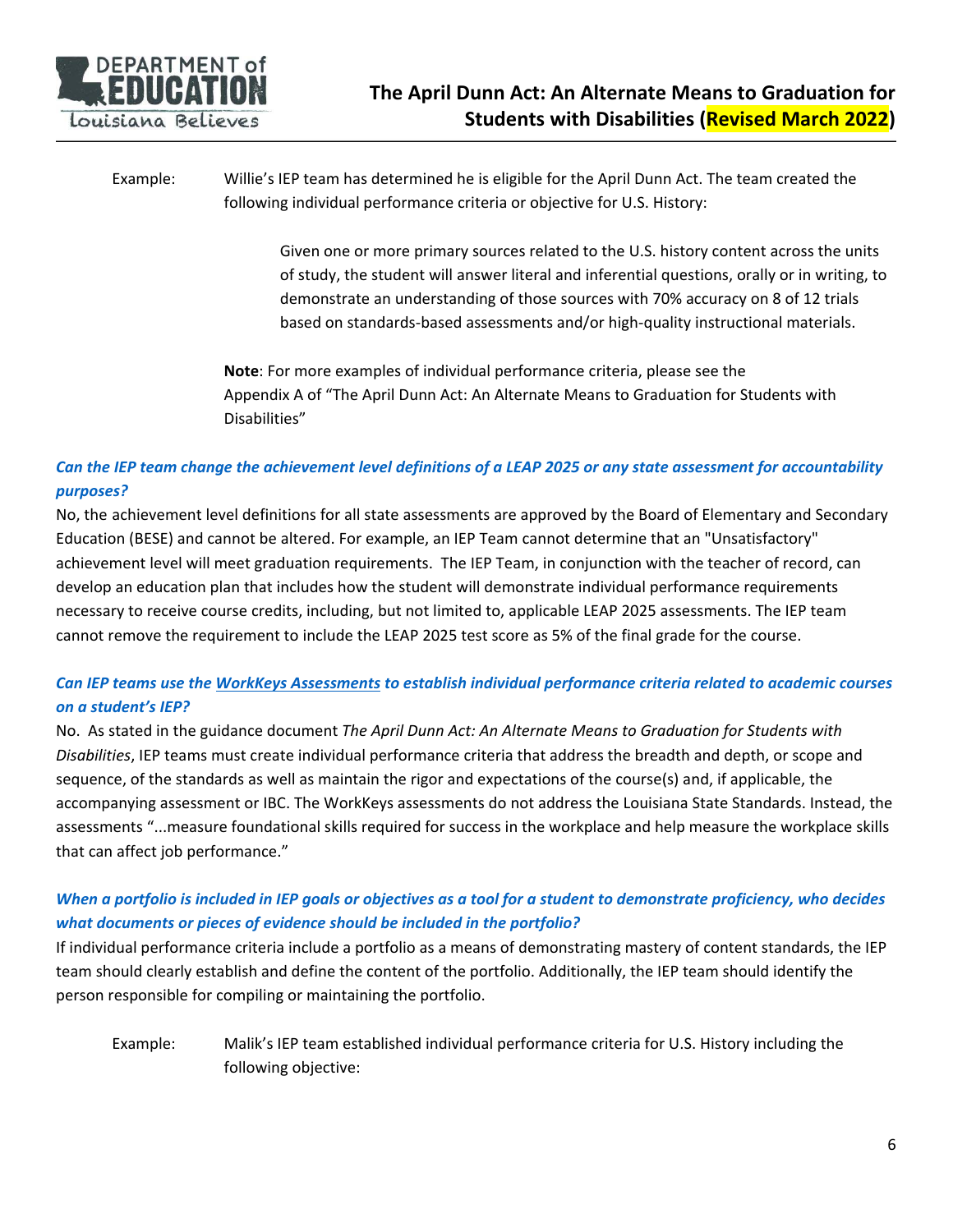

*Given a standards‐aligned U.S. history task set and visual and verbal support, the student will score at least 4 of 8 points on the extended‐response two‐dimensional rubric on at least 2 tasks by the end of the U.S. history course as evidenced in a portfolio.*  The IEP team determined and documented that the portfolio will include the scored rubric and the teacher of record will maintain the portfolio for documenting achievement of the objective.

#### *How does the 30‐day timeline outlined in the April Dunn Act impact school systems?*

The April Dunn Act states that within 30 days of an eligible student entering a course, the IEP team must establish individual performance criteria, or IEP goals and objectives, for the course. Individual performance criteria cannot be established past this deadline. School systems must establish policies and procedures that ensure the provisions of the April Dunn Act are applied in a timely manner, including the 30‐day timeline.

# *Can the April Dunn Act be applied to assessments that a student failed prior to being eligible for the Act? In other words, can the provisions of the April Dunn Act be applied retroactively?*

No, the April Dunn Act cannot be applied retroactively. The April Dunn Act cannot be applied to any state assessments that were failed prior to the student becoming eligible for the Act. The April Dunn Act cannot be applied to a course wherein no individual performance criteria were developed or applied within the 30‐day timeline.

Example: Luke is currently in the 12th grade. In reviewing Luke's transcript for graduation requirements, the counselor discovers that, while in the  $9<sup>th</sup>$  grade, he passed English I but did not meet the state‐established benchmark on the English I LEAP 2025 Assessment. Furthermore, the counselor determined that, although Luke was eligible for the April Dunn Act in the 9<sup>th</sup> grade, the IEP team failed to establish individual performance criteria for English I. Unfortunately, the IEP team cannot retroactively apply the April Dunn Act to the English I LEAP 2025 Assessment Luke took in the 9th grade. To avoid these situations, IEP teams must establish and apply individual performance criteria within the first 30 days of students entering a course.

> It is imperative school systems establish policies and procedures to address the requirements of the April Dunn Act in a timely and efficient manner. In the scenario above, school administrators should pause and examine how and why Luke's IEP team failed to establish individual performance criteria in accordance with the April Dunn Act. Additionally, administrators must put a system in place to ensure this lapse in processes does not happen again.

> As a possible solution to Luke's situation above, the counselor and IEP team recommend entering Luke into an Accelerated Learning English I course to address the scope and sequence of the English I course. Remember; Luke passed the English I course. He did not pass the English I LEAP 2025 Assessment. Once Luke enters the English I Accelerated Learning course, the IEP team will establish individual performance criteria. The IEP team must complete this task within the first 30 days of Luke entering the course. Luke will address the depth and breadth of the English I standards. At the end of the course, Luke will take the English I LEAP 2025 assessment.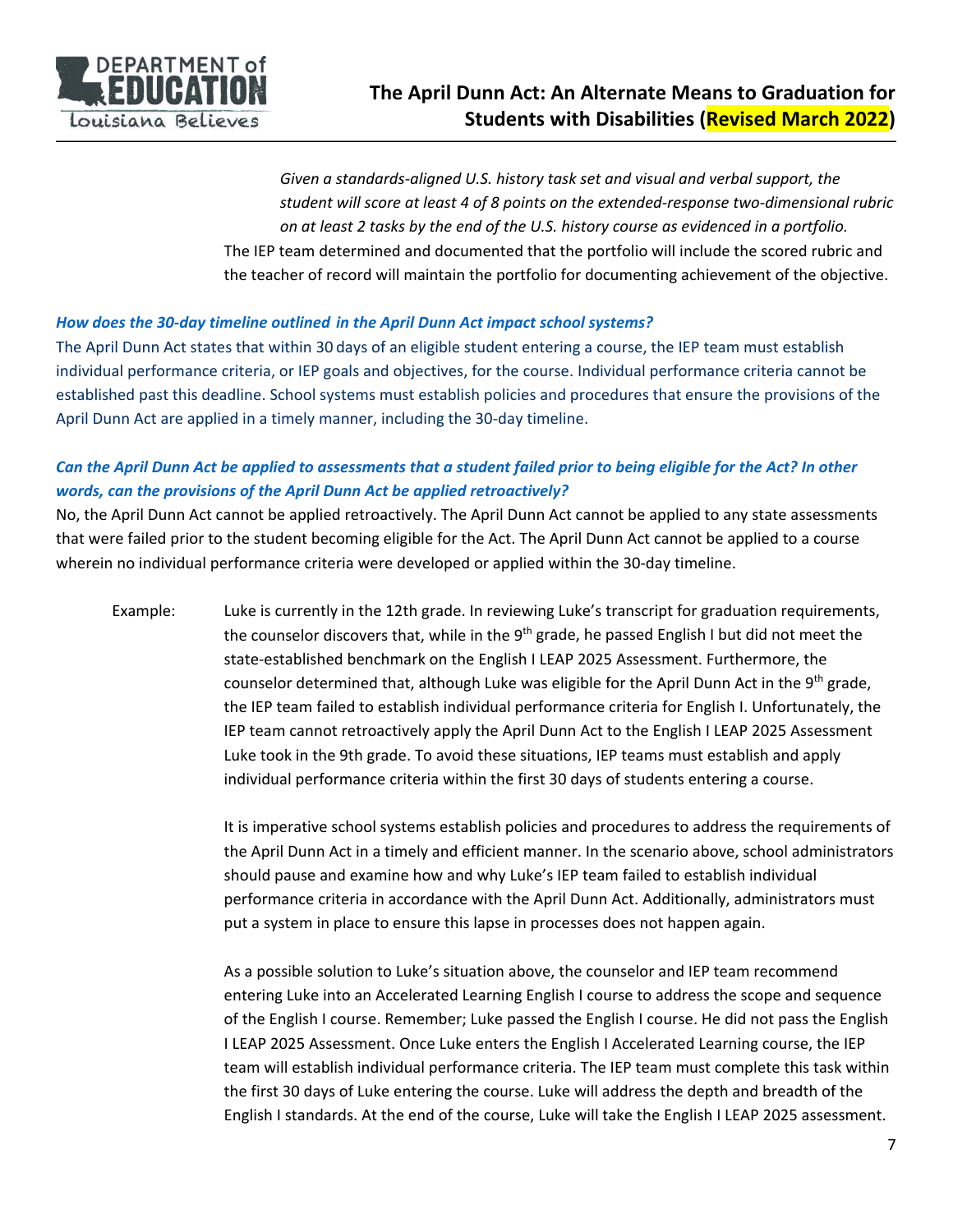

If he achieves the goal and objectives as outlined by the IEP team, Luke fulfills the assessment requirement for graduation regardless of whether he meets the state-established benchmark. Additionally, the course will appear on his transcript. Unfortunately, this may mean Luke would have to return to school during the summer months. **Because solutions of this nature are dependent on the individual situation, LDOE strongly recommends reaching out to SpecialEducation@la.gov should this situation arise in your school system. School systems will receive recommendations on a case‐by‐case basis.** 

# *Is it ok for school systems to make a student eligible for the April Dunn Act but choose NOT to create or apply individual performance criteria until a later time?*

Absolutely. The decision to apply individual performance criteria is the responsibility of the IEP team. The team, after reviewing student data, may determine not to create or apply the individual performance criteria to certain courses. Eligibility and application are two different stages of the April Dunn Act. Although a student must be eligible for the provisions to be applied, IEP teams must review all available data to determine, not only which courses to apply the Act to, but also, when to apply the Act.

Example: Claire and her mother are meeting with Claire's IEP team to determine her eligibility for the April Dunn Act. After reviewing student data from past assessments, the IEP team agrees Claire meets the eligibility criteria. Next, the IEP team reviews additional student data and decides to establish individual performance criteria for Algebra but not for English I. The decision is based on Claire's grades and scores on past assessments indicating Claire has consistently struggled in math courses across multiple grades. Conversely, Claire met state standards on state assessments and course requirements in English courses.

#### *How do LEAs document information related to the April Dunn ACT?*

The IEP team may reflect April Dunn Act decisions in multiple places of the IEP. This can include but is not limited to documenting information in the General Student Information (GSI), Present Levels of Performance, Programs Services, and Comments sections on the IEP. Additionally, the IEP team should document the individual performance criteria, or goal(s) and objectives, that align to the scope and sequence of the standards for specific courses found in the Instructional section of the IEP. Document progress towards achieving these goals and objectives on Progress Reports. Finally, complete a Goal Summary Form each year.

### *The April Dunn Act requires IEP teams to create and apply individual performance criteria within the first 30 days of a student entering the selected course. Are these 30 "school" days or 30 "calendar" days?*

The April Dunn Act does not stipulate if the 30 days are to be "school" or "calendar" days. School system administrators should make this determination when establishing their guidelines for implementing the April Dunn Act.

### *What are examples of programming that school systems can create that provide students with opportunities to fulfill Requirement 2 of the April Dunn Act?*

Requirement 2 of the April Dunn Act reads as follows: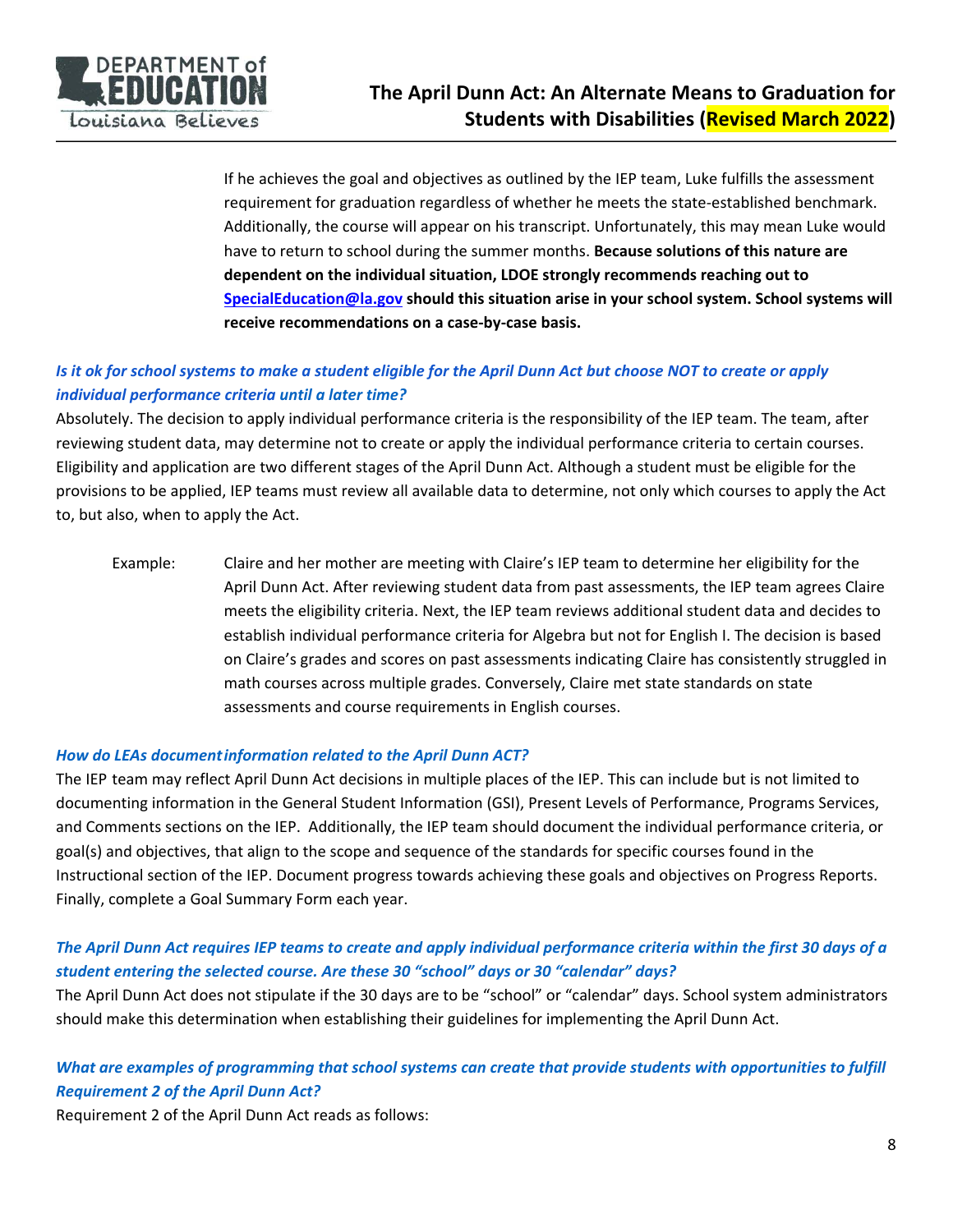

- In addition to Requirement 1, students pursuing a high school diploma through the April Dunn Act must meet at least one of the following criteria to graduation:
	- Gain employment in an inclusive integrated environment.
	- Demonstrate mastery of specific employability skills.
	- Gain access to services that are not provided by the school, employment, or education options.

This requirement is associated with the successful transition of students with disabilities to post‐secondary opportunities. Several school systems have created programs that offer students opportunities to achieve one of the three components of Requirement 2. Examples of such programming include:

- Job training programs wherein students learn to work and are then placed on paid job sites in the community.
- Partnerships with state agencies such as Louisiana Rehabilitation Services (LRS). LRS offers Pre-employment Transition Services, or Pre‐ETS, to all students with disabilities who qualify. Pre‐ETS includes job readiness training and paid work‐based learning experiences. These services are oftentimes at no cost to school systems.
- Extensive Jump Start training opportunities through Career and Technical Education courses such as welding, nursing, or restaurant management. These courses provide students with opportunities to earn an Industry Based Certificate (IBC). With an IBC, students can enter most industries directly after high school. Some school systems partner with local community colleges to create these opportunities.
- Creative dual enrollment programs with post-secondary educational institutions that allow students with disabilities to earn college credits while still in high school.

# *Can school systems use credit recovery courses for addressing the individual performance criteria for a course a student already passed and earned the Carnegie unit?*

No, school systems cannot use credit recovery courses for addressing the individual performance criteria for a course a student already passed and earned the Carnegie unit. The following options are available for addressing individual performance criteria for a course a student has passed but failed the associated LEAP 2025 assessment. These options are limited to students on the Jump Start diploma pathway and freshmen that entered high school ineligible for the April Dunn Act.

- Option 1: Schedule the student in the second course that is in the pair of courses required for graduation. This option is recommended by the LDOE.
	- Example Johnny passed the Algebra I course but failed the LEAP 2025 Algebra I assessment twice, thus making him eligible for the April Dunn Act. High school students must pass either the Algebra I or Geometry LEAP 2025 assessment for the purposes of graduation. Johnny is not required to take Geometry as part of his Jump Start diploma pathway. He must, however, pass one of the pair of LEAP 2025 Assessments, Algebra I or Geometry, to graduate. Johnny decides to take Geometry and apply individual performance criteria via his eligibility for the April Dunn Act.
- Option 2: Offer the student the option of repeating the Algebra I course and assessment regardless of the student's already passing the course.